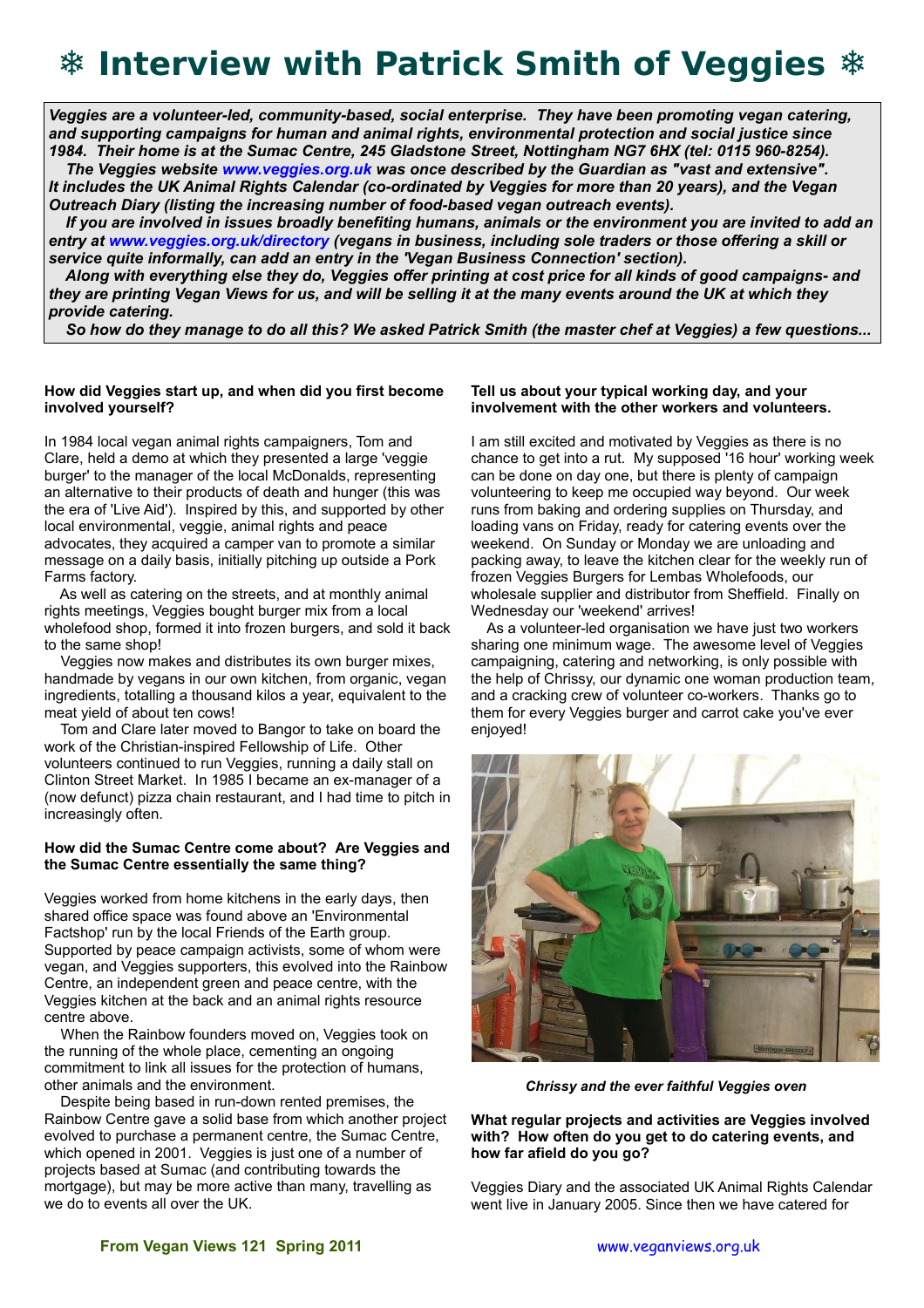#### over 430 events - that's over 70 a year (see *[www.veggies.org.uk/events](http://www.veggies.org.uk/events)*).

 We have an aspiration to reduce our radius of operations by 10% year-on-year, currently 'thinking twice' before travelling more than 100 miles. However, whilst Veggies will emit 120kg CO2 to get to an event a hundred miles away, by helping each hundred people eat vegan we will 'offset' 200 kg CO2. If just one customer goes vegan for life, they will save 1.5 tonnes CO2 every year, as well as saving 4022 animals' lives, and enabling all the world's peoples to receive a fair share of the world's resources.

### **Is Veggies self-financing, do you manage to cover costs without too much of a problem?**

For over 25 years Veggies has supported hundreds of campaigns at thousands of events, but at many campaign events we cater by donation, chancing that income will cover all the costs involved. With our mission to make vegan, organic and wholesome foods readily available to all, we run on a much smaller margin than is typical in the catering trade.

 Whilst most caterers spend perhaps 25% on ingredients, we typically spend 60% or more, partly due to the disproportionate cost of ethical and wholesome ingredients, and also due to our commitment to local and independent purchasing. The resultant higher costs are considered to be part of our campaign funding.

 A £9000 deficit a few years ago has been reduced, thanks to the support of some of our members, but we still need to raise £150 each week, beyond trading income, to cover costs.

#### **Do you promote both vegetarianism and veganism, or is the emphasis mainly on veganism?**

Everything at Veggies is completely vegan and this is the main emphasis of our work. We are Local Vegan Contacts (and Trademark holder) for the Vegan Society, and support the work of Animal Aid and VIVA! We have for many years printed and distributed the writings of Kathleen Jannaway for the Movement for Compassionate Living.

 However we are also pleased to continue to act as the local branch of the Vegetarian Society, and support many of their campaigns (from a vegan perspective). Indeed the Veg Soc has invited us to cater the launch event for National Vegetarian Week, in Manchester on May 22nd. We are also members of their Food and Drink Guild.

 In addition to supporting all the above groups (and Vegan Views), we coordinate many vegan initiatives in Nottingham, including the East Midlands Vegan Festival which last year took to the streets with ten vegan free food stalls across the city. The Vegan Business Connection section of our Networking Directory, and Vegan Outreach Diary, gives supports to hundreds more.

### **How does Veggies decide whether or not to support or promote a particular group or campaign?**

Requests to support an event or campaign are circulated to the crew for consideration. We have a feel for mutually supportive campaigns, and are limited only by the time and volunteers available. We have a unique role in the movements we are part of, in that we are not directly tied to any one group or issue. We can therefore uphold values across the whole spectrum of concerns for humans, other animals and the environment. It may be partly due to our support for them that groups such as Earth First, Climate Camp and Peace News embrace a broadly vegan perspective. Mutual support and mutual respect are the watchwords that we encourage in all those who we work with.



*Patrick in action on a Veggies stall*

**In an article in The Vegan in 2007 you said "We are very keen to support anyone wishing to set up a similar project elsewhere" - to what extent has that happened?**

Through our Networking Directory we list details of many other caterers. We need and support anyone with the drive and initiative to get more vegan food out there – and we are pleased to offer help and advice to others.

 In particular we have converted one of our trailers to 'the world's first vegan fish and chip stall', and it's on free loan to Something Fishy, an independent vegan catering campaign based in Manchester. We would also name check Vegan Campaigns and Shambhu's in London, Fair Foods in Devon, and Green Garden Cafe in Coventry.

 We have no hesitation in referring enquirers to these, and others, if we receive requests to cater in their areas.

#### **How have things changed since Veggies started in 1984? Have you seen an expansion of interest in veganism and green issues generally?**

Veggies have been promoting vegan catering since 1984. Partly due to our work vegetarianism is now mainstream, and veganism widely understood.

 When we joined vegan pioneer Arthur Ling (RIP) of Plamil in founding the Vegan Business Connection in the late 80s we knew of about six other vegan proprietors. A few years later we were listing over 350.

 There must now be many more, and we invite any vegan in business, however informal, to add themselves to our Networking Directory.

### **What would you like to do as time goes on? Have you got any new ideas you'd like to put into practice?**

Supported by Lush (yes, the High Street toiletries company) we are developing a much better Campaign Networking Exhibition space, offering 'Information for Action' at many summer events and gatherings, including Glastonbury Festival.

 There is a limit to the amount that a few of us in Nottingham can do, so we are very keen to see more vegan catering campaign projects established elsewhere. This is already happening, with many groups holding Vegan Food Fairs and Free Food Giveaways, so much so that we now have a specific Vegan Outreach Events Diary on our website.

 These are but a short step to providing a catering service to other campaigns and events, thereby spreading the vegan message further and wider.